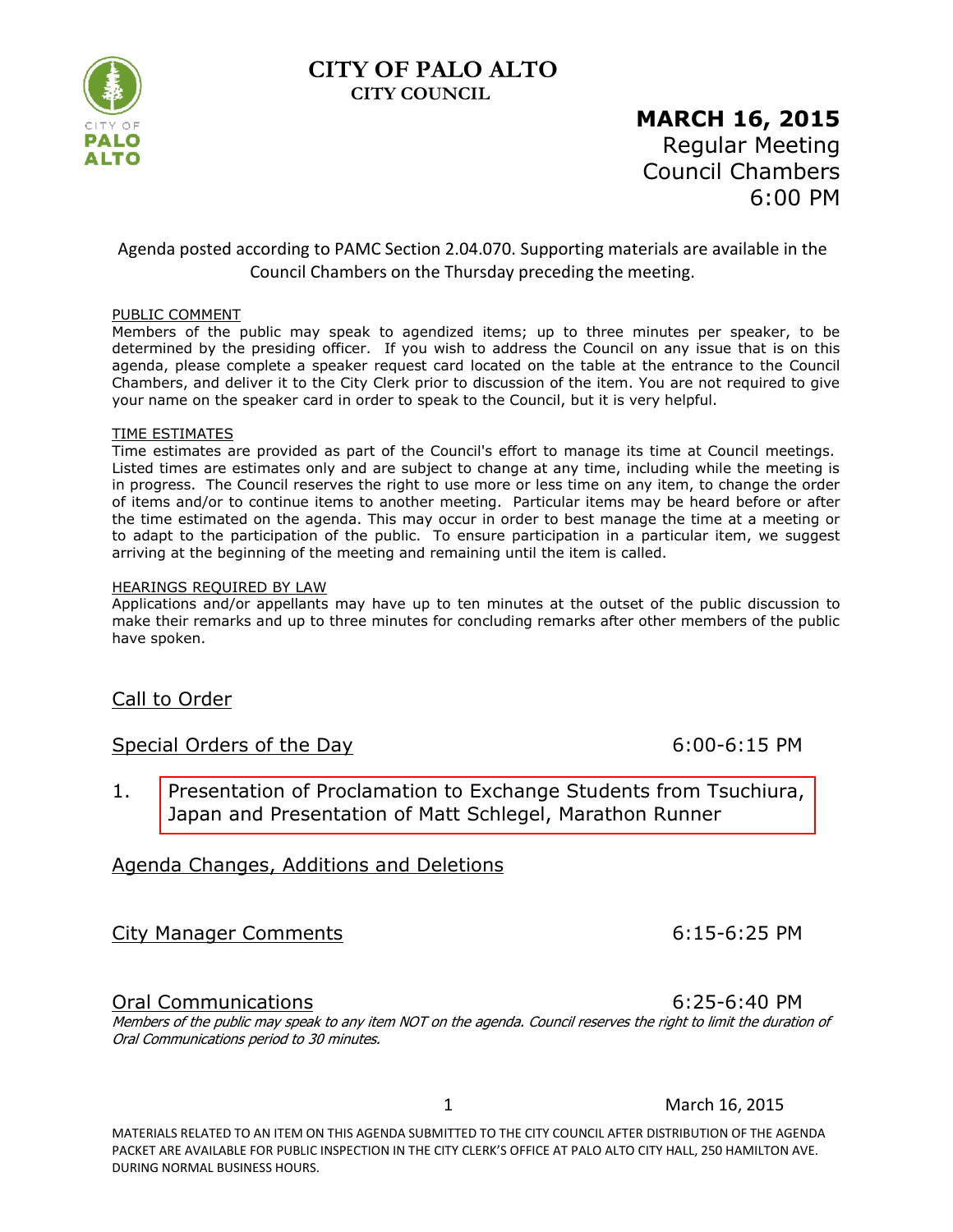Consent Calendar 6:40-6:45 PM Items will be voted on in one motion unless removed from the calendar by three Council Members.

- 2. Approval of a Contract with SCS Field Services in an Amount Not to Exceed \$139,060 for the First Year to Provide Landfill Gas and [Leachate Control Systems Maintenance, Monitoring, and Reporting](https://www.cityofpaloalto.org/civicax/filebank/blobdload.aspx?BlobID=46233) Services and to Exercise the Option of a Second and Third Year of the Contract
- 3. [Approval of a Site and Design Application by Peck Desing on Behalf of](https://www.cityofpaloalto.org/civicax/filebank/blobdload.aspx?BlobID=46271) Walnut Holding, LLC for a new 13,118 sf Single Family Home, detached garage, and pool; and Associated Site Improvements on a 10.39 Acre Parcel of Land in the Open Space (OS) Zone District located at 820 Los Trancos Road. Environmental Assessment: Mitigated Negative Declaration has Been Prepared
- 4. [Approval and Authorization for the City Manager to Execute](https://www.cityofpaloalto.org/civicax/filebank/blobdload.aspx?BlobID=46266) Amendment One to Memorandum of Understanding with the Santa Clara Valley Water District to Increase Palo Alto's Total Cost Obligation by \$500,000 Through FY 2016 for a Total Cost Obligation of \$1,235,915 to Fund Water Conservation Rebate and Incentive Programs and Adoption of a Related Budget Amendment Ordinance for Fiscal Year 2015 to Provide Appropriation in the Amount of \$400,000

#### Action Items

Include: Reports of Committees/Commissions, Ordinances and Resolutions, Public Hearings, Reports of Officials, Unfinished Business and Council Matters.

6:45-8:30 PM

5. [Comprehensive Plan Update Status and Discussion of Existing](https://www.cityofpaloalto.org/civicax/filebank/blobdload.aspx?BlobID=46279) Comprehensive Plan Themes and Structure

8:30-9:45 PM

6. Review of the Adobe Creek Pedestrian & Cyclist Bridge 2014 Design Competition Process and Outcome, and Authorization to Proceed with Contract Negotiations to Develop a Scope of Work and Cost for Basic [Design Services Necessary to Complete Joint California Environmental](https://www.cityofpaloalto.org/civicax/filebank/blobdload.aspx?BlobID=46283) Quality Act/National Environmental Policy Act Review for the Adobe Creek Pedestrian & Cyclist Bridge [Attachment A](https://www.cityofpaloalto.org/civicax/filebank/blobdload.aspx?BlobID=46284) [Attachment B](https://www.cityofpaloalto.org/civicax/filebank/blobdload.aspx?BlobID=46285) [Attachment C](https://www.cityofpaloalto.org/civicax/filebank/blobdload.aspx?BlobID=46295) [Attachment D](https://www.cityofpaloalto.org/civicax/filebank/blobdload.aspx?BlobID=46286) [Attachment E](https://www.cityofpaloalto.org/civicax/filebank/blobdload.aspx?BlobID=46287) [Attachment F](https://www.cityofpaloalto.org/civicax/filebank/blobdload.aspx?BlobID=46288) [Attachment G](https://www.cityofpaloalto.org/civicax/filebank/blobdload.aspx?BlobID=46289) [Attachment H](https://www.cityofpaloalto.org/civicax/filebank/blobdload.aspx?BlobID=46290) [Attachment I](https://www.cityofpaloalto.org/civicax/filebank/blobdload.aspx?BlobID=46291) [WRA Updated Info](https://www.cityofpaloalto.org/civicax/filebank/blobdload.aspx?BlobID=46282) [Moffat & Nichol](https://www.cityofpaloalto.org/civicax/filebank/blobdload.aspx?BlobID=46281)  Updated Info

9:45-10:15 PM

7. [Colleagues' Memo From Mayor Holman, Council Members Burt,](https://www.cityofpaloalto.org/civicax/filebank/blobdload.aspx?BlobID=46269) Schmid, and Wolbach Regarding Strengthening City Engagement with Neighborhoods

2 March 16, 2015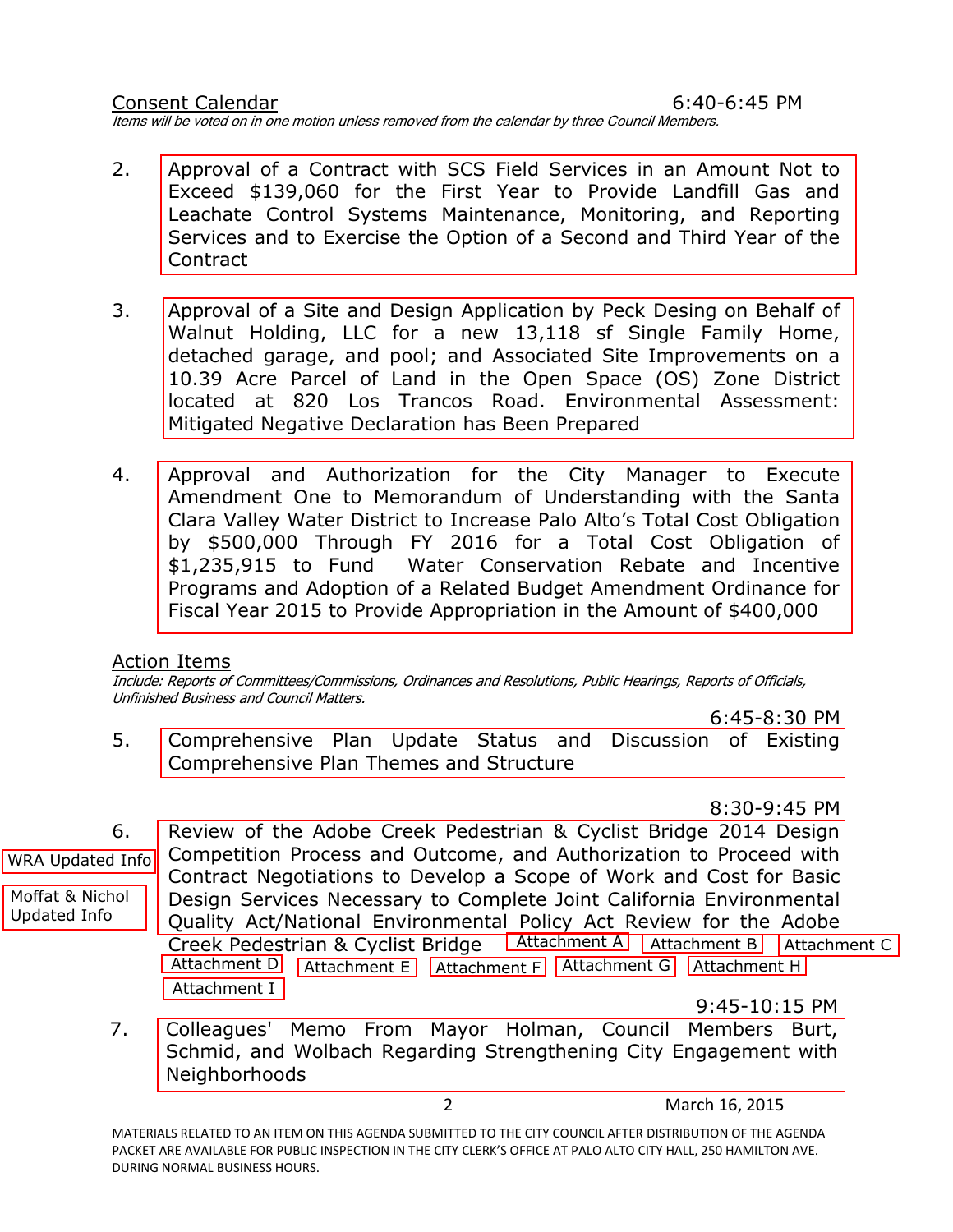#### Inter-Governmental Legislative Affairs

### Council Member Questions, Comments and Announcements

*Members of the public may not speak to the item(s)*

#### Closed Session 10:15-11:00 PM

Public Comments: Members of the public may speak to the Closed Session item(s); three minutes per speaker.

- 8. PUBLIC EMPLOYMENT Title: City Clerk Authority: Government Code Section 54957 (b)
- 9. CONFERENCE WITH REAL PROPERTY NEGOTIATORS, CALIFORNIA GOVERNMENT CODE SECTION 54956.8 *Property:* U.S. Post Office, 380 Hamilton Avenue, Palo Alto 94301 *Agency Negotiators:* James Keene, Lalo Perez, Hamid Ghaemmaghami, Joe Saccio, Hillary Gitelman, Aaron Aknin, Meg Monroe, Molly Stump, Cara Silver *Negotiating Parties:* City of Palo Alto and United States Post Office *Under Negotiation:* Purchase: Price and Terms of Payment

Adjournment

AMERICANS WITH DISABILITY ACT (ADA)

Persons with disabilities who require auxiliary aids or services in using City facilities, services or programs or who would like information on the City's compliance with the Americans with Disabilities Act (ADA) of 1990, may contact (650) 329-2550 (Voice) 24 hours in advance.